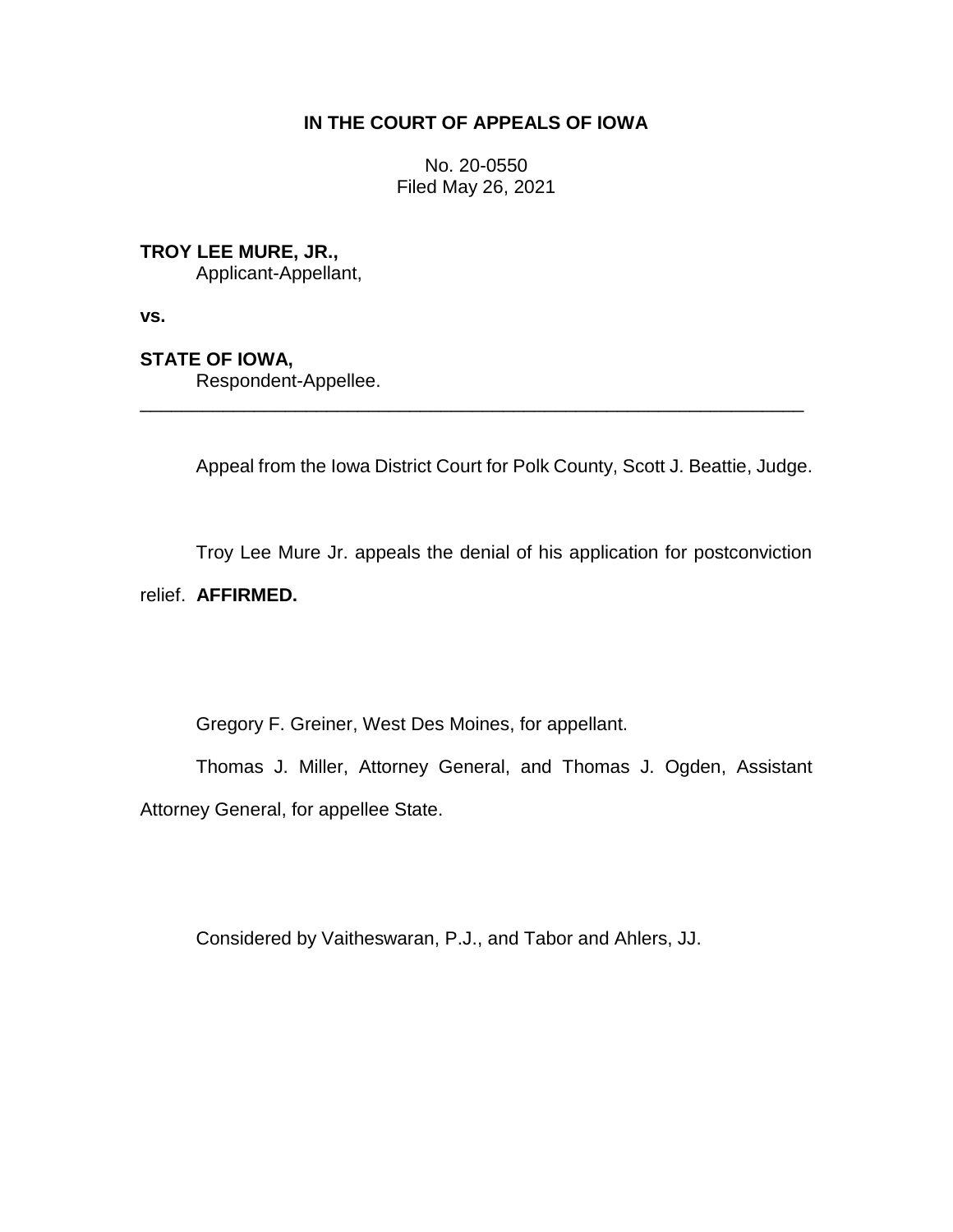#### **VAITHESWARAN, Presiding Judge.**

Troy Lee Mure Jr. drove his girlfriend down a residential Des Moines street at a speed of ninety miles an hour. The car crashed, and his girlfriend died. Before Mure turned onto the residential street, a Cadillac began following him, and someone in the vehicle displayed a gun.

The State charged Mure with homicide by vehicle as an habitual offender. *See* Iowa Code §§ 707.6A(2)(a), 902.8 (2015). Mure raised a defense based on the role of the Cadillac. The district court rejected the defense and found him guilty following a bench trial. The court of appeals affirmed his judgment and sentence. *See State v*. *Mure*, No. 16-1169, 2017 WL 1735886, at \*1–2 (Iowa Ct. App. May 3, 2017).

Mure filed a postconviction-relief application. The district court held an evidentiary hearing, then denied the application. On appeal, Mure contends his trial attorney was ineffective in failing to "use an accident reconstruction expert to assist with his defense," and his postconviction attorney was similarly ineffective in failing to "use an accident reconstruction expert to assist with his application." He also contends his trial attorney was ineffective in failing to "investigate and present possible exculpatory evidence." Mure must show (1) counsel breached an essential duty and (2) prejudice resulted. *See Strickland v*. *Washington*, 466 U.S. 668, 687 (1984).

### *I***.** *Failure to Call Accident Reconstruction Expert*

Mure contends "[t]he most important aspect of [his] defense is whether his car was rammed by the Cadillac, and whether that intervening act was the proximate cause of the accident and death of his girlfriend." In his view, an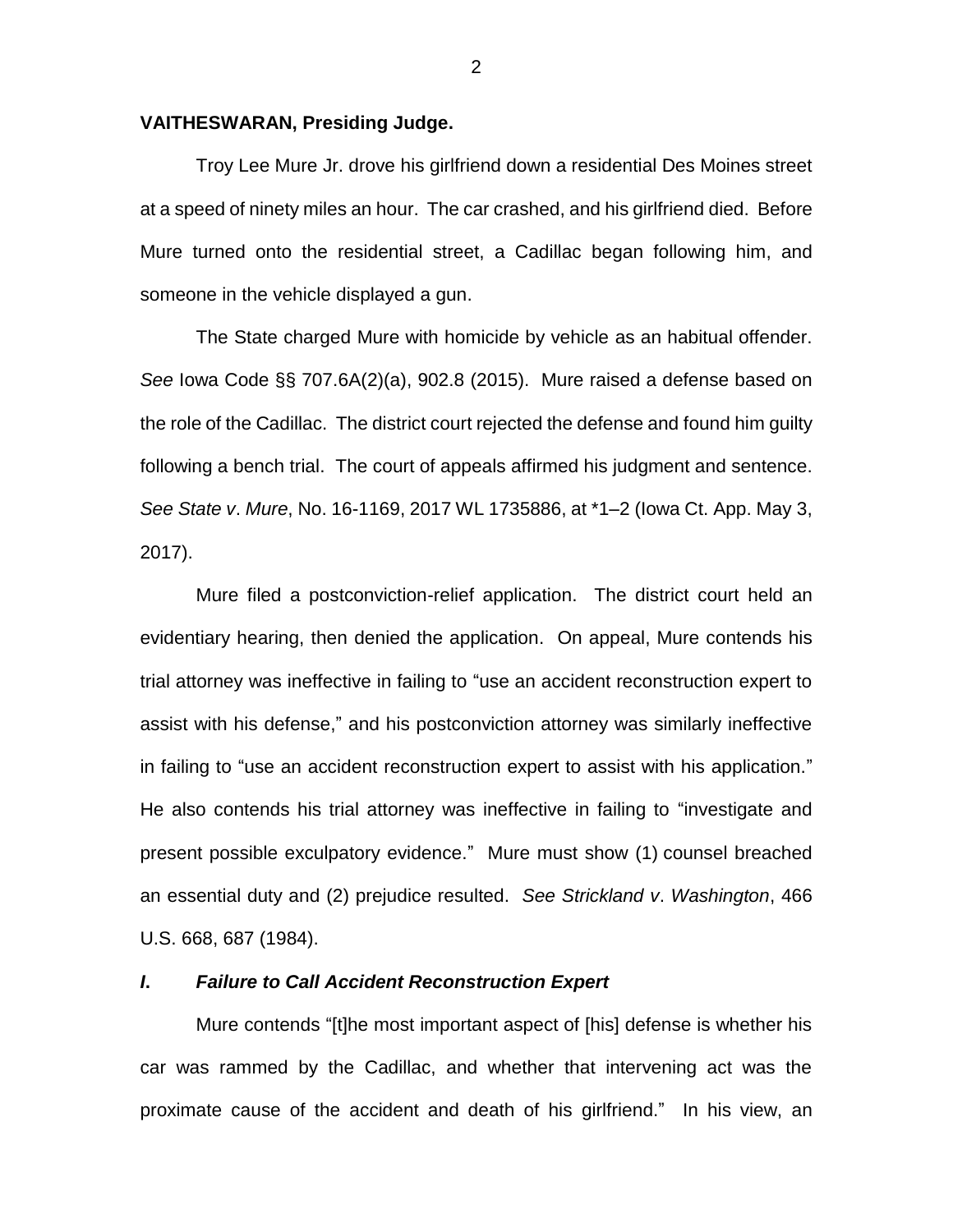accident reconstruction expert could have refuted the State's expert testimony on this issue.

Mure faces a significant hurdle in the form of our opinion on direct appeal. We determined there was substantial evidentiary support for the district court's finding Mure was not "hit, tapped, or rammed by the Cadillac." *Mure*, 2017 WL 1735886, at \*4. We cited an officer's testimony that "any contact between the Cadillac and [the] vehicle [Mure was driving] would most likely have left markings, paint transfer, or denting on the bumper of [the] vehicle—none of which were present." *Id*. at \*5. We noted the officer "ruled out contact with another vehicle as a cause for the accident and [the woman's] death." *Id*. Based on those findings, we stated, "[T]he trial court did not err in concluding Mure's reckless driving was the proximate cause of [the woman's] death." *Id*.

Mure's claim that his trial attorney was ineffective in failing to call a reconstruction expert is a repackaged challenge to the proximate cause determination conclusively decided against him on direct appeal. Mure is foreclosed from re-litigating the issue. *See Holmes v*. *State*, 775 N.W.2d 733, 735 (Iowa Ct. App. 2009) ("The first three issues identified above . . . are in effect direct attacks on this court's holding on direct appeal. . . . Our decision on direct appeal is thus final as to all issues decided therein, and is binding upon both the postconviction court and this court in subsequent appeals."); *see also* Iowa Code § 822.8 (2018) ("Any ground finally adjudicated . . . may not be the basis for a subsequent application, unless the court finds a ground for relief asserted which for sufficient reason was not asserted or was inadequately raised in the original, supplemental, or amended application.").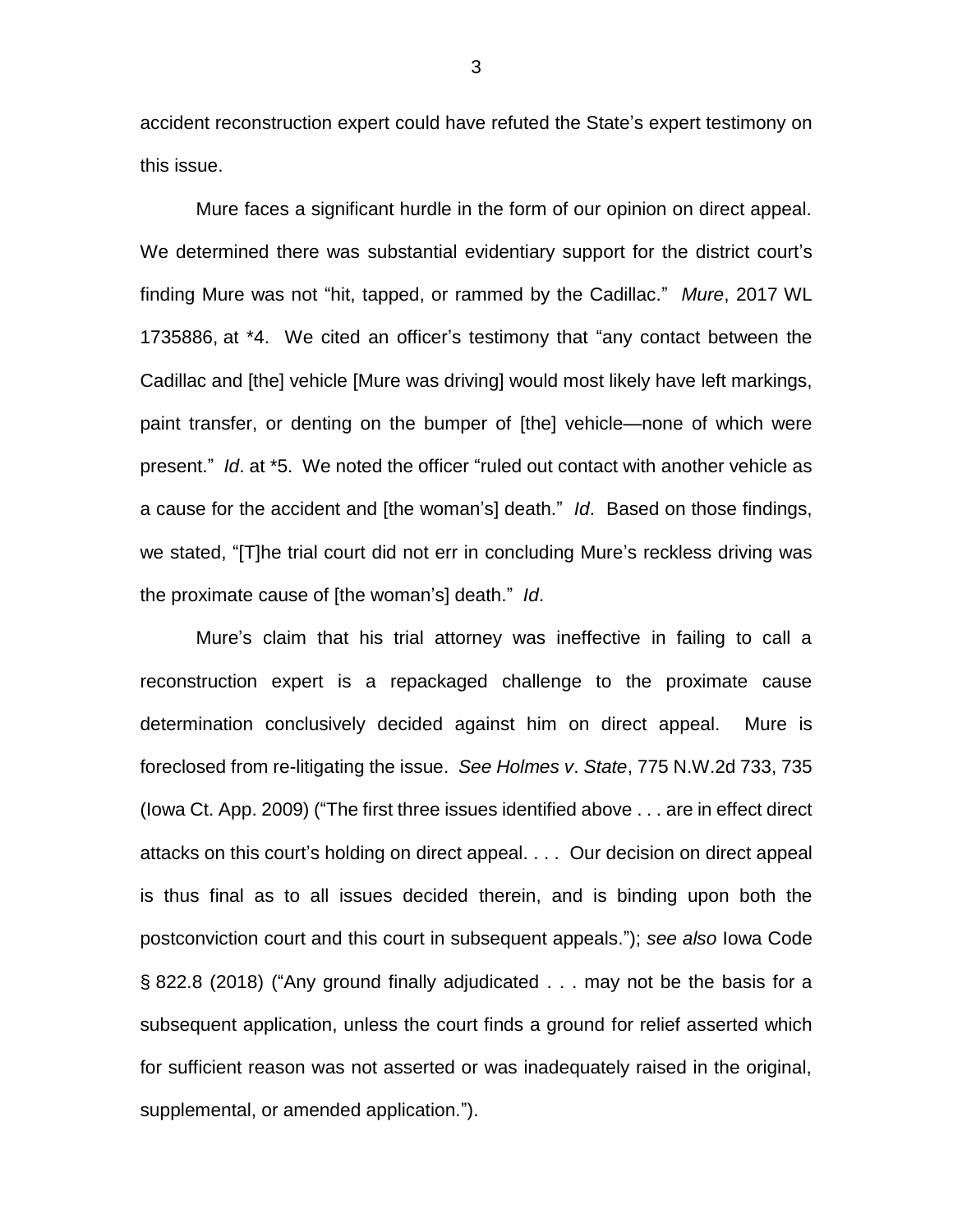Even if Mure's claim did not implicate an issue that was raised and decided, it fails on the merits. Mure's trial attorney testified that he predicated his defense on the chase by the Cadillac rather than a rear bump by the Cadillac:

I believe that it was my thought and argument to the court that it really didn't matter whether or not the Cadillac touched [Mure]'s car or not. The Cadillac was chasing [Mure], and [Mure] felt his only avenue of escape and protection was to speed towards that grocery store. So whether it touched or not, the Cadillac and the people in it or the operator of it caused this accident, touching or not.

Because counsel's strategy did not turn on whether the Cadillac hit the car Mure was driving, a reconstruction expert was unnecessary.

On our de novo review, we conclude Mure's trial attorney did not breach an essential duty in failing to call a reconstruction expert. *See State v*. *Polly*, 657 N.W.2d 462, 468 (Iowa 2003) ("Generally, the decision not to call a particular witness or the defendant to testify implicates a reasonable tactical decision. 'Improvident trial strategy or miscalculated tactics' typically do not constitute ineffective assistance of counsel." (citation omitted)); *Heaton v*. *State*, 420 N.W.2d 429, 432 (Iowa 1988) ("We believe that the question of whether or not to call an expert witness is a matter of trial strategy."). It follows that postconviction counsel did not breach an essential duty in failing to call a reconstruction expert to support the application.

### *II***.** *Failure to Investigate Possible Exculpatory Evidence*

Mure contends "[his] defense depended on the condition of the Cadillac, whether there was evidence to support an intervening event, and whether it was reasonable for him to drive extremely fast to escape a life-threatening situation. All of that evidence was ripe for development, but simply was not developed." In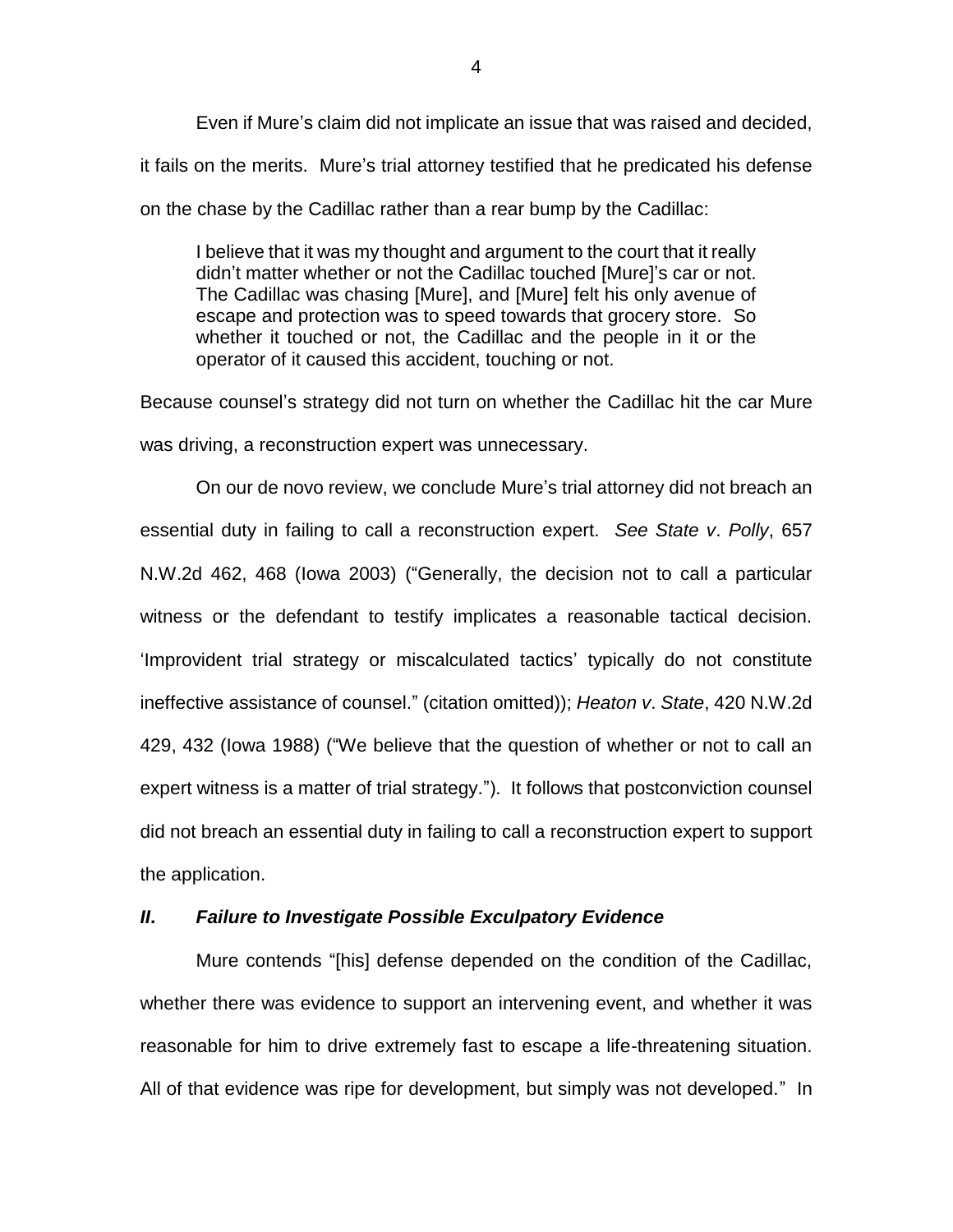his view, counsel should have investigated (1) a convenience store surveillance video purporting to show extensive damage to the Cadillac; (2) threatening messages against Mure's life; and (3) the owner of the Cadillac.

Our discussion above concerning the role of the Cadillac is dispositive of the first contention. To reiterate, the court of appeals affirmed the district court's finding that the Cadillac did not hit the vehicle Mure was driving. Mure's claim that counsel should have looked into surveillance video showing damage to the Cadillac is an impermissible attempt to re-litigate the determination. But, even if Mure could pursue this ineffective-assistance claim, his attorney testified the defense theory did not depend "on the condition of the Cadillac." In light of his defense theory, there was no need for counsel to investigate surveillance video capturing the condition of the Cadillac.

The court of appeals also addressed threats to Mure, the second topic Mure contends his attorney should have investigated:

The harm in this case was initially present, imminent, impending, and of such a nature as to induce well-grounded apprehension of death or serious bodily harm if the act is not done. However, once Mure turned onto [the residential] street, that harm dissipated. The Cadillac was no longer pulling up next to him, it was now behind him. No shots were fired. It was simply not necessary to drive recklessly to avoid the harm.

*Mure*, 2017 WL 1735886, at \*3. As Mure concedes, the court gave credence to his belief that he was threatened by someone in the Cadillac. But the court decided the threats did not provide grounds to drive recklessly. Again, the question of threats was litigated, and there was no basis for re-litigating the question.

That said, Mure's attorney delved into the threatening messages at trial.

Counsel asked Mure's mother whether she heard about threats to her son. The